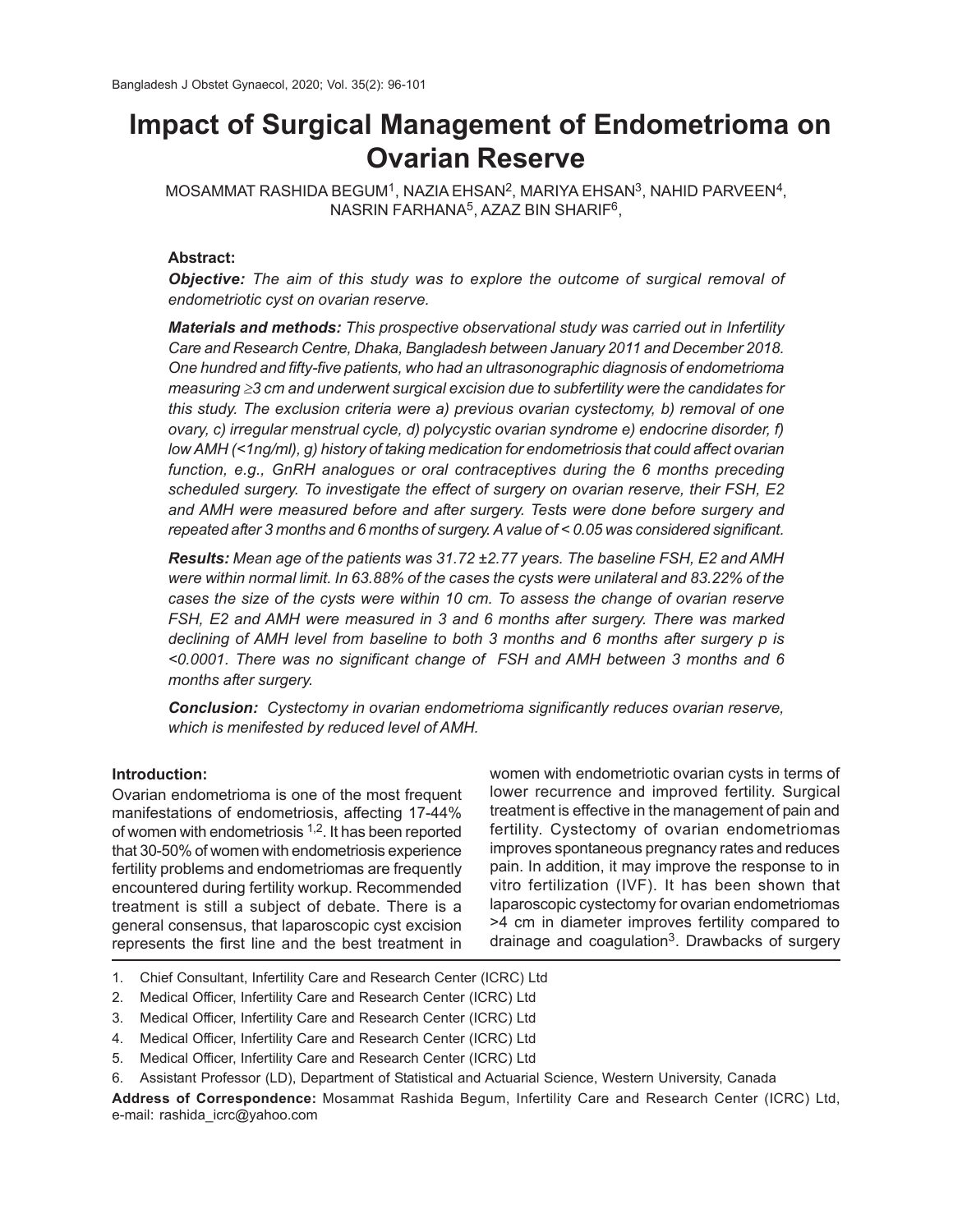include postoperative adhesion formation and incomplete removal of the cyst. Another major concern associated with surgical management of endometriomas in infertile women is the potential detrimental impact of surgical excision on ovarian reserve, which is already diminished in endometriotic women  $4,5$ . Biopsy study of healthy cortex from ovaries affected by endometriomas 4 cm and contralateral ovaries without cysts reported that cortex from ovaries with endometriomas contained significantly more morphologically atretic early follicles than cortex from contralateral ovaries without cysts<sup>4</sup>. Different studies have reported that the existence of endometrioma would attenuate preoperative serum antimullerian hormone (AMH) 6-  $8$  and the post-operative serum AMH significantly decreased in women with endometrioma surgery 9- <sup>17.</sup> Endometriosis is a recurrent disease. If patient does not get pregnant after 1<sup>st</sup> surgery cyst may recur at any time, which will further reduce AMH level and chance of fertility. Moreover, if patient needs repeat surgery which might destroy total follicular pool and patient may go into ovarian failure.

The purpose of our study is to explore the effect of surgery in our population in terms of reduction of AMH and the extent of reduction of AMH so that gynaecologists can plan the subsequent treatment option according to AMH level.

### **Materials and Methods:**

This prospective observational study was carried out in Infertility Care and Research Centre, Dhaka, Bangladesh between January, 2011 and December, 2018. One hundred and fifty-five patients, who had an ultrasonographic diagnosis of endometrioma measuring  $\geq$ 3 cm and underwent surgical excision due to subfertility, were the candidates for this study. The exclusion criteria were a) previous ovarian cystectomy, b) removal of one ovary, c) irregular menstrual cycle, d) polycystic ovarian syndrome, e) endocrine disorder, f) very low AMH (less than 1 ng/ ml), g) history of taking medication for endometriosis that could affect ovarian function, e.g. GnRH analogues or oral contraceptives during the 6 months preceding scheduled surgery. As the aim of the study was to investigate the effect of surgery on ovarian reserve (AMH), pre and postsurgical AMH of the same patient was measured.

All women underwent a baseline transvaginal ultrasound examination on D1-D3 to determine the size, number and laterality of the cyst. Before surgery patient's ovarian reserve was assessed by 1) serum follicle stimulating hormone (FSH), 2) oestradiol (E2) and 3) AMH. Although antral follicle count (AFC) is an important parameter for assessing ovarian reserve we avoided it as the presence of small chocolate cysts may interfere the counting. Moreover, our aim was to assess biochemical marker AMH which is a very good predictor of ovarian reserve. A venous blood sample was taken for serum FSH, E2 and AMH on the same day of transvaginal ultrasonogram. AMH was measured by Beckman Coulter, using commercially available enzyme immunoassay kits following the manufacturer's instructions. FSH and E2 were measured in the same lab using the commercially available kit by Liaison analyzer.

Surgical procedure: During laparoscopy after aspiration of the endometriotic fluid ovary/ovaries were mobilized and freed from adhesion. By saline irrigation cyst cavity was cleaned. After identifying the cleavage between cyst wall and healthy ovarian tissue cyst wall was grasped with forceps. Ovarian wall was also grasped by an atraumatic forceps. By traction and counter traction cyst wall stripped out gradually till hilum. When it was difficult to strip the cyst wall near hilum, it was cut at that point leaving a small portion of cyst wall to avoid destruction of healthy tissue. This small potion was cauterized by bipolar electrocautery. All bleeding points were also cauterized by bipolar electrocautery. Cyst wall was removed through umbilical port and sent for histopathology. The procedure of all patients was performed by the same surgeon.

The tests for ovarian reserve were repeated after 3 months and 6 months of surgery and the values were compared. Ethical approval was not sought for as the results has come out from the rational treatment approach of the patient. Informed written consent for surgery was taken from the patient. Statistical Package for Social Science (SPSS) was used for statistical analysis. Mean SD, students of tests, were done as appropriate. A value of <0.05 was considered significant.

#### **Result:**

Table 1 shows the patients' characteristics. Mean age of the patients was 31.72 ±2.77 years. The baseline FSH, E2 and AMH were within normal limit. In 63.88% of the cases the cysts were unilateral and 83.22% of the cases the size of the cysts were within 10 cm. In 16.78% of the cases cyst size was  $\geq$ 10 cm. To assess the change of ovarian reserve FSH, E2 and AMH were measured 3 and 6 months after surgery. Comparative analysis shows that FSH level was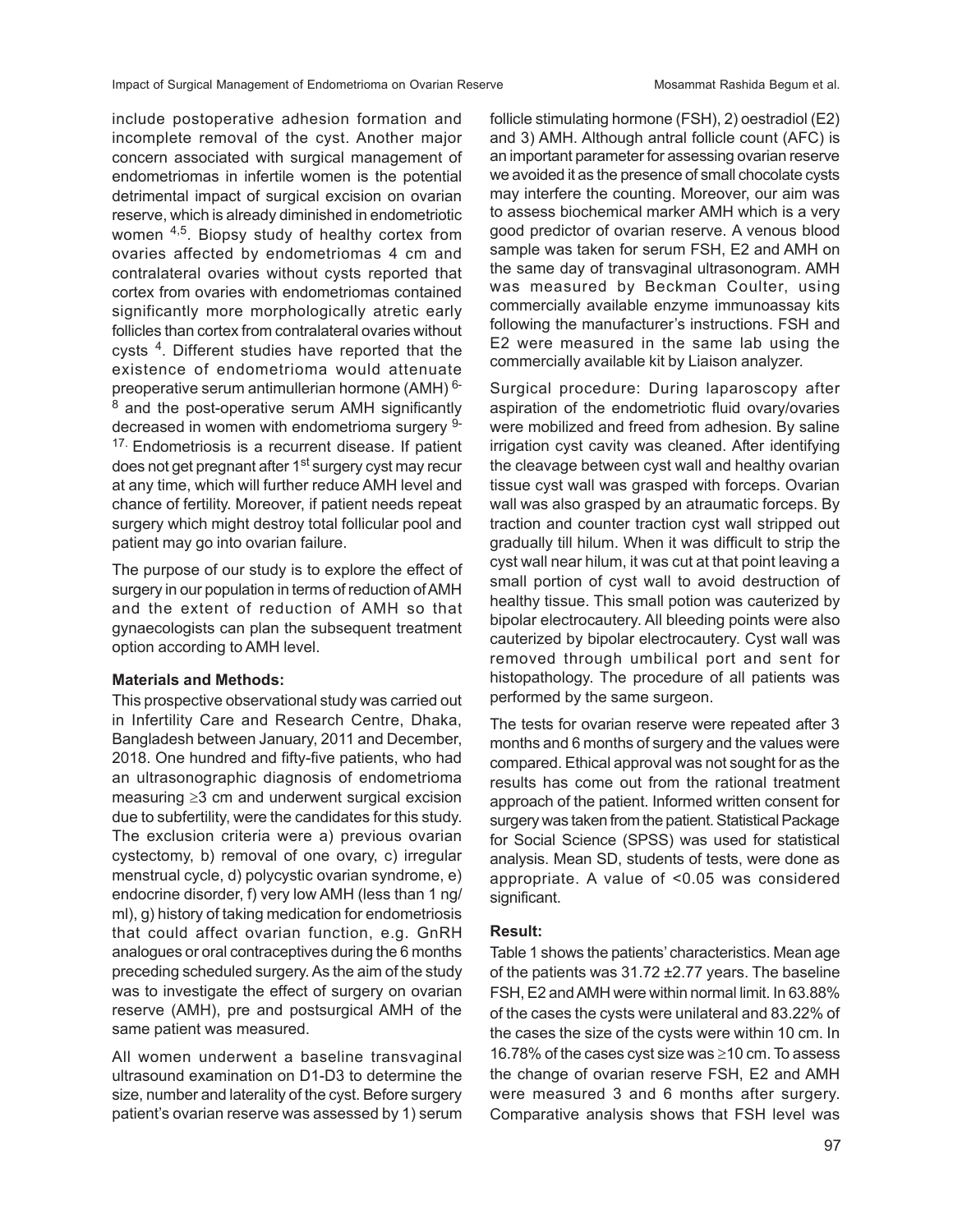slightly increased 3 months after surgery, which is statistically insignificant (Table 2) and gradually markedly increased after 6 months of surgery, which shows statistically significant changes, p is <0.001(Table 3). Changes of AMH level were more marked compared to FSH and was highly significant. There was marked declining of AMH level from baseline to both 3 months and 6 months of surgery p is <0.0001 (Table 2 and 3). There was no significant change of both FSH and AMH between 3 months and 6 months of surgery (Table 4). No effect shown in E2 level before and after surgery regardless of different time frame. (Table 2,3,4).

**Table-I** *Baseline parameters of the patients (n=155)*

| Variable                       | Baseline values |                |  |
|--------------------------------|-----------------|----------------|--|
|                                | before surgery  |                |  |
|                                | Mean+SD         |                |  |
| Age (Yrs)                      |                 | $31.72 + 2.77$ |  |
| Hormone profile before surgery |                 |                |  |
| FSH (mIU/ml)                   | $8.7 \pm 5.25$  |                |  |
| $E2$ (ng/ml)                   | 71±25.35        |                |  |
| AMH (ng/ml)                    | $2.7 + 1.19$    |                |  |
| Laterality of cysts            | N               | $\%$           |  |
| Unilateral                     | 99              | 63.88          |  |
| <b>Bilateral</b>               | 56              | 36.12          |  |
| Size of the cyst               |                 |                |  |
| $<$ 10 cm                      | 129             | 83.22          |  |
| $\geq$ 10 cm                   | 26              | 16.78          |  |

**Table-II** *Changes of hormones 3 months after surgery (n=155)*

| Variables    | <b>Before</b>  | 3 months after  | P value  |
|--------------|----------------|-----------------|----------|
|              | surgery        | surgery         |          |
|              | Mean± SD       | Mean±SD         |          |
| FSH (mIU/ml) | $8.7 \pm 5.25$ | $9.8 + 4.58$    | 0.0502   |
| AMH (ng/ml)  | $2.7 \pm 1.19$ | $1.92 \pm 1.64$ | < 0.0001 |
| $E2$ (ng/ml) | 48±25.35       | $52+22.54$      | 0.1431   |

# **Table-III** *Changes of hormones 6 months after surgery (n=155)*

| Variables    | <b>Before</b>  | 6 months after | P value |
|--------------|----------------|----------------|---------|
|              | surgery        | surgery        |         |
|              | Mean±SD        | Mean±SD        |         |
| FSH (mIU/ml) | $8.7 \pm 5.25$ | $10. \pm 5.58$ | 0.0013  |
| AMH (ng/ml)  | $2.7 \pm 1.19$ | $1.82 + 1.24$  | < 0.001 |
| $E2$ (ng/ml) | 48±25.35       | 50±21.98       | 0.4586  |
|              |                |                |         |

| <b>Table-IV</b>                            |  |  |  |
|--------------------------------------------|--|--|--|
| Changes of hormones between 3 months and 6 |  |  |  |
| months of surgery                          |  |  |  |

| Variables    | 3 months        |               | 6 months Significance |
|--------------|-----------------|---------------|-----------------------|
|              | after           | after         |                       |
|              | surgery         | surgery       |                       |
|              | Mean+SD         | Mean±SD       |                       |
| FSH (mIU/ml) | $9.8 + 4.58$    | $10.7 + 5.58$ | 0.1217                |
| AMH (ng/ml)  | $1.92 \pm 1.64$ | $1.82 + 1.24$ | 0.54                  |
| $E2$ (ng/ml) | $52+22.54$      | 50±21.98      | 0.4605                |

## **Discussion:**

Ovarian reserve denotes the presence of ovarian follicular pool at any given time. Though a number of tests can be done to measure this reserve, AMH is the best predictor to measure it<sup>18</sup>. Removal of endometrioma either by laparoscopy or by laparotomy removes the healthy ovarian tissue along with cyst wall of endometrioma. This loss of healthy ovarian tissue reduces the healthy follicular pool. A number of studies histologically proved that normal ovarian tissues containing functional follicles can be inadvertently removed in most cases of ovarian cystectomy irrespective of the skill of the surgeon<sup>14-</sup> <sup>17</sup>. Furthermore; electrosurgical coagulation during the procedure causes a serious damage to the ovarian parenchyma and blood supply.

We studied 155 endometriotic patients for AMH before and after surgical removal of endometrioma. In our study we found slow regression of AMH in most of the patients. Decline was more in patients with bigger cysts and with bilateral distribution. Several studies shown that endometrioma itself may damage ovarian follicle and reduces ovarian reserve in different way  $2,13, 19-21$ . Kitajima et al 4 showed that cortex of the ovaries having endometrioma >4cm have fibrosis and concomitant loss of cortex specific stroma, which leads to significantly lower follicular density compared with contralateral normal ovaries. In our previous study<sup>5</sup> we also found reduced ovarian reserve in patients with endometrioma comparing patients of the same age group without endometrioma.

Surgical intervention particularly stripping of the cyst wall or ovarian cystectomy further reduces the ovarian reserve due to loss of follicles along with removal of cyst wall. Furthermore, electro-cauterization for haemostasis damages more ovarian tissue. It has been shown that ovarian surgery may cause ovarian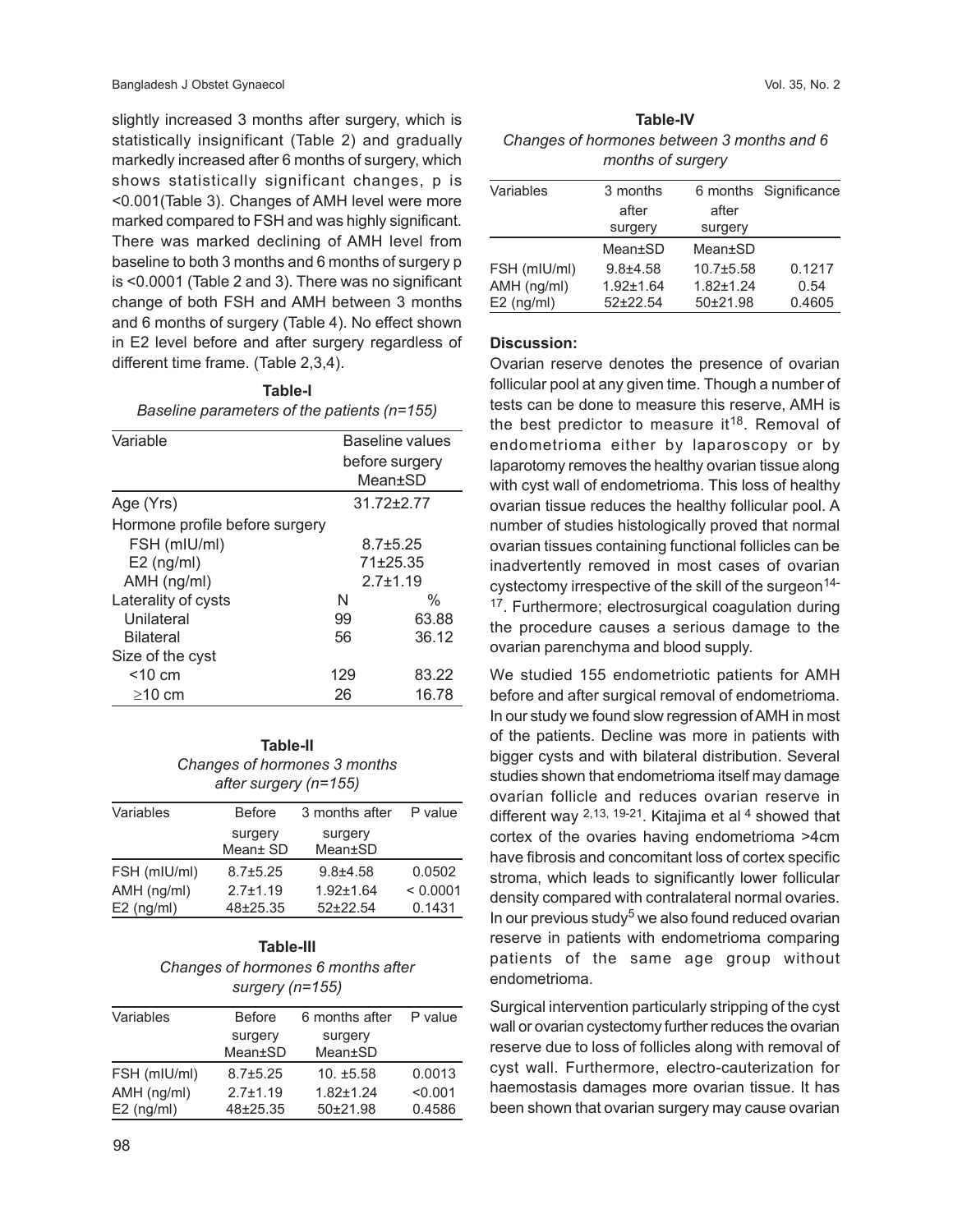insufficiency 24. Women with endometriotic cysts have an increased risk of ovarian insufficiency particularly if cysts are bilaterally removed<sup>22,25-27</sup>. It became apparent that patients could develop ovarian insufficiency after surgical intervention. In different studies it was shown that cystectomy of endometriotic cysts is the leading cause of ovarian insufficiency <sup>25,28</sup>. The result of our study demonstrates similar result of AMH reduction after removal of endometriotic cyst. We compared same patient's AMH before and after 3 and 6 months of surgery. Although there was no change of E2 level, there were significant increment of FSH and significant reduction of AMH at 3 months after surgery. There were gradual increment of FSH and reduction of AMH from 3 months to 6 months of surgery, however, the change was not significant. Three studies where two of them were meta-analysis 17,29,30 showed that there was surgery related decrease of serum AMH but did not mention whether it was progressive or not. Other studies <sup>10,15,31</sup> shows progressive decline of serum AMH level with passage of time regardless of surgery. They further demonstrated progressive decline, which was more evident at 6 months after surgery than one month after surgery. Our result is consistent with the result of aforementioned studies. In our study we also found progressive decline of AMH though decline between 3 months and 6 months of surgery was not significant.

There is a concern whether removal of multiple, bigger sized and bilateral cysts have any adverse effect than removal of single, smaller and unilateral cyst? The reported investigations shown that cyst diameter was not related to the extent of AMH decline 7,12,15. Hirokawa et al <sup>12</sup> showed that bilateral excision of ovarian endometrioma caused a significant decline in serum AMH level than the excision of unilateral endometrioma. The other two studies commented that bilaterality is not an independent factor associated with loss of ovarian reserve <sup>7,15</sup>. As the number of bilateral and big cysts were not high, we did not analyze them separately in this study. Exception was one patient who underwent ovarian failure after removing 15 and 16 cm of bilateral endometriotic cysts. Two reasons can clarify the outcome. After removing the cyst wall there was a little ovarian tissue left on either side and due to damaging of ovarian circulation the residual tissue became atrophied. Secondly, due to cauterization for haemostasis remaining tissue burned out. There was

no age-related decline of AMH in this series which is consistent with study of Ceilk et al<sup>15</sup>.

Modified surgical procedures can be adopted to reduce the loss of follicle. Donez et al <sup>32</sup> developed a surgical technique that combines cystectomy and CO2 laser ablation where 80-90% of the cyst wall was removed and remaining 10-20% ablated by laser. This technique reduces the follicular loss associated with cystectomy and recurrence associated with ablation.

In conclusion, it can be said that endometrioma itself reduces ovarian reserve by causing inflammation and atresia of follicles. Surgery further reduces ovarian reserve by inadvertently removing the follicles and unavoidable tissue destruction by bipolar cautery. Modification of surgical procedure and using CO2 laser for coagulation might help to preserve follicular pool to some extent. AMH must be measured in each case of endometrioma. If AMH is already low, surgery should be avoided in favour of long term down regulation and ART.

## **References:**

- 1. Redwine DB. Ovarian endometriosis: a marker for more extensive pelvic and intestinal disease. Fertil Steril. 1999; 72: 10-15.
- 2. Busacca M, Vignali M. Ovarian endometriosis: from pathogenesis to surgical treatment. Curr Opin Obstet Gynecol . 2003; 15: 321-326.
- 3. Kennedy S, Bergqvist A, Chapron C, D'Hooghe T, Dunselman G, Greb R, et al. ESHRE guideline for the diagnosis and treatment of endometriosis. Hum Reprod. 2005;20: 2698–704.
- 4. Kitajim M., Defrere S., Dolmans MM., Colette S., Squifflet J., Van Langendonckt A., et al. Endometriomas as a possible cause of reduced ovarian reserve in women with endometriosis. Fertil Steril. 2011;96:685-691.
- 5. Begum MR., Ehsan M., Ehsan N., Sharmin F., Khan F., Amin AI. Endometrioma is a responsible factor for reduced ovarian reserve. BJOG. 2015;30(2):98-104.
- 6. Kim JY, Jee BC, Suh CS, Kim SH. Preoperative serum anti-mullerian hormone level in women with ovarian endometrioma and mature cystic teratoma*.* Yonsei Med J*.* 2013;54(4):921–6.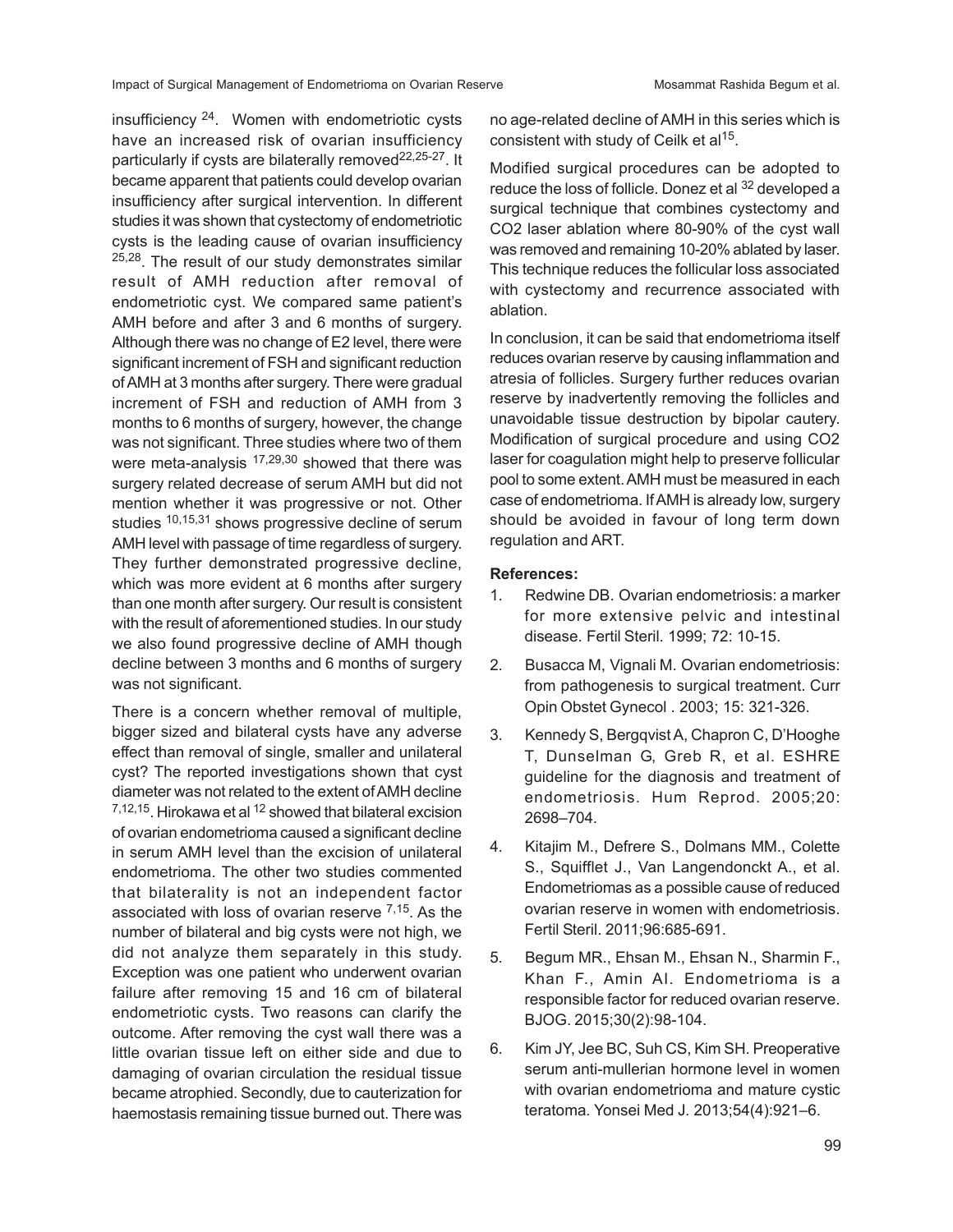- 7. Uncu G, Kasapoglu I, Ozerkan K, Seyhan A, Oral Yilmaztepe A, Ata B. Prospective assessment of the impact of endometriomas and their removal on ovarian reserve and determinants of the rate of decline in ovarian reserve. Hum Reprod. 2013;28(8):2140–5.
- 8. Kitajima M, Masuzaki H. Ovarian reserve in patients with endometriosis. In: Harada T, editor. Endometriosis. Japan: Springer; 2014. p. 419–29.
- 9. Streuli I, de Ziegler D, Gayet V, Santulli P, Bijaoui G, de Mouzon J, et al. In women with endometriosis anti-Müllerian hormone levels are decreased only in those with previous endometrioma surgery. Hum Reprod. 2012;27(11):3294–303.
- 10. Biacchiardi CP, Piane LD, Camanni M, Deltetto F, Delpiano EM, Marchino GL, et al. Laparoscopic stripping of endometriomas negatively affects ovarian follicular reserve even if performed by experienced surgeons. Reprod Biomed Online. 2011;23(6):740–6.
- 11. Lee DY, Young Kim N, Jae Kim M, Yoon BK, Choi D. Effects of laparoscopic surgery on serum anti-Mullerian hormone levels in reproductive-aged women with endometrioma. Gynecol Endocrinol. 2011;27(10):733–6.
- 12. Hirokawa W, Iwase A, Goto M, Takikawa S, Nagatomo Y, Nakahara T, et al. The postoperative decline in serum anti-Mullerian hormone correlates with the bilaterality and severity of endometriosis. Hum Reprod. 2011;26(4):904–10.
- 13. Kitajima M, Khan KN, Hiraki K, Inoue T, Fujishita A, Masuzaki H. Changes in serum anti-Mullerian hormone levels may predict damage to residual normal ovarian tissue after laparoscopic surgery for women with ovarian endometrioma. Fertil Steril. 2011;95(8):2589–91. e2581.
- 14. Hwu YM, Wu FS, Li SH, Sun FJ, Lin MH, Lee RK. The impact of endometrioma and laparoscopic cystectomy on serum anti-Mullerian hormone levels. Reprod Biol Endocrinol. 2011;9:80.
- 15. Celik HG, Dogan E, Okyay E, Ulukus C, Saatli B, Uysal S, et al. Effect of laparoscopic excision of endometriomas on ovarian reserve: serial

changes in the serum antimullerian hormone levels. Fertil Steril. 2012;97(6):1472–8.

- 16. Alborzi S, Keramati P, Younesi M, Samsami A, Dadras N. The impact of laparoscopic cystectomy on ovarian reserve in patients with unilateral and bilateral endometriomas. Fertil Steril. 2014;101(2):427–34.
- 17. Somigliana E, Berlanda N, Beraglea L, Vigano P, Vercellini P and Fedele L. Surgical excision of endometriomas and ovarian reserve: a systematic review on serum antimullerian hormone level. Fertil Steril. 2012;98:1531-1538.
- 18. Broer SL, Broekmans FJ, Laven JS, et al. Anti-Müllerian hormone: ovarian reserve testing and its potential clinical implications. Hum Reprod Update. 2014;20:688–701.
- 19. Alborzi s, Foroughinia L, Kumar PV, Asadi n, and Alborzi SA. Comparison of histopathologic findings of ovarian tissue inadvertently excised with endometrioma and other kinds of benign ovarian cyst in patients undergoing laparoscopy versus laparotomy. Fertil Steril. 2009;92: 2004-2007.
- 20. Busacca M and Vagnali M. Endometrioma excision and ovarian reserve: A dangerous relation. J Minim Invasive Gyneco. 2008;16: 142-148.
- 21. MUzil L, Bellati F, Bianchi A, Palaia I, Mani N, Zullo M.A et al. Laparoscopic stripping of endometriomas: a randomized trial on different surgical techniques, Par II: Pathological results. Hum Reprod. 2005;20:1987-1992.
- 22. Iwase A, Hiro. Kitajima M, Defrere S, Dolmans MM, Colette S, Squifflet J, et al. (2011) Endometriomas as a possible cause of reduced ovarian reserve in women with endometriosis. Fertility and sterility 96: 685–691.
- 23. Lemos NA, Arbo E, Scalco R, Weiler E, Rosa V, et al. (2008) Decreased anti-Mullerian hormone and altered ovarian follicular cohort in infertile patients with mild/minimal endometriosis. Fertility and sterility 89: 1064– 1068.
- 24. De Vos M, Devroey P, Fauser BC. Primary ovarian insufficiency. Lancet 2010;376: 911–921.